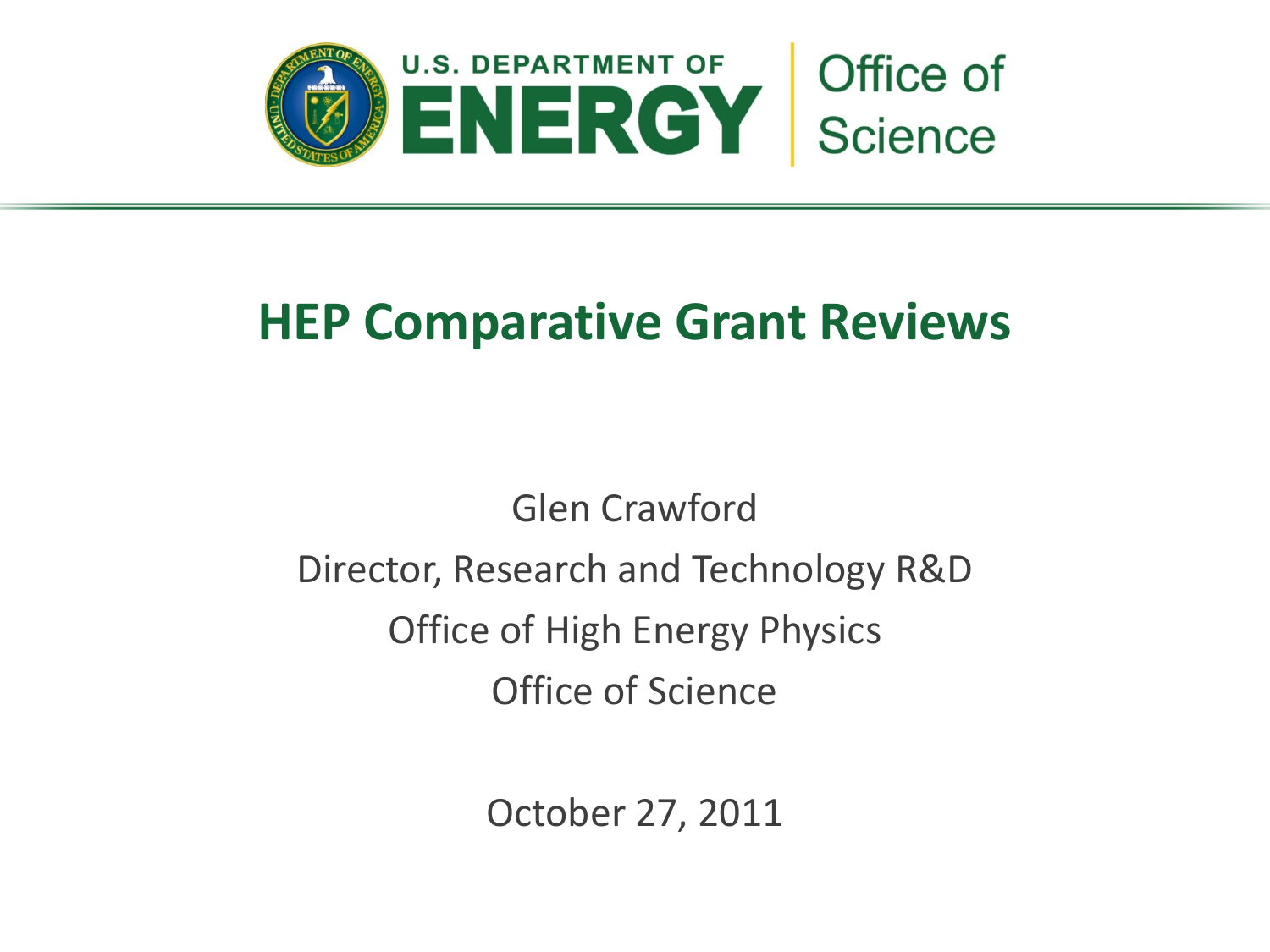#### • **Open Skies**

– DOE contractors ( lab employees) can now travel on non-US flag carriers for research-related travel to EU & Switzerland

#### • **Early Career Research 2012**

- Announcement is out, proposals **DUE Nov 29**
	- Pre-applications were required. All PIs have been notified.
- Expect roughly the same number of awards as last year
	- However there are differences in detail with respect to 2011. See http://www.science.doe.gov/early-career
- PIs may propose to both Early Career and HEP Comparative Review solicitations but must have *different research scope*

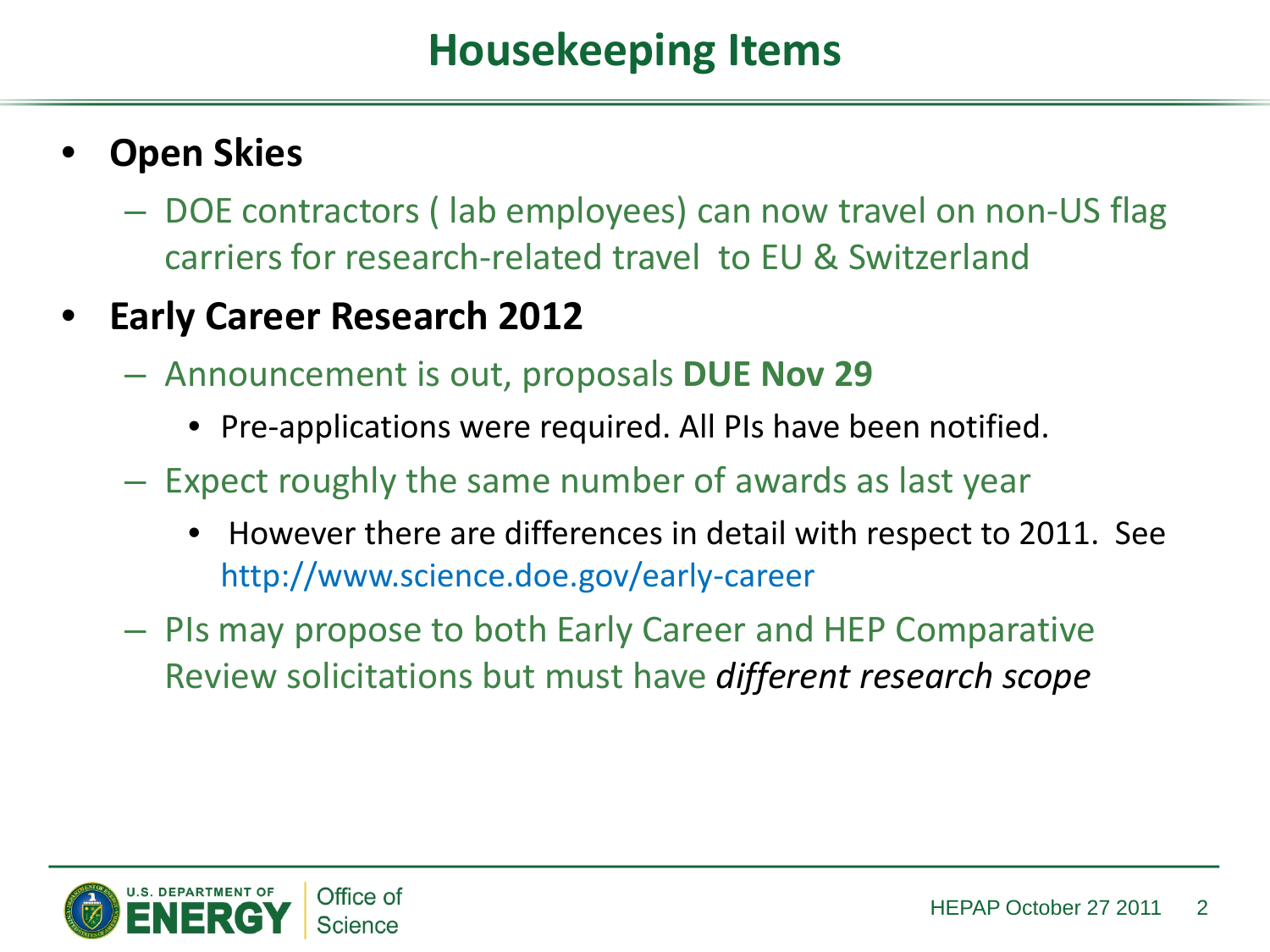# **HEP Presidential Awardees**

Three current HEP Early Career winners also received 2010 Presidential Early Career awards:

•**Christian Bauer, LBNL** •**Alysia Marino, Colorado** •**Evgenya Simakov, LLNL**



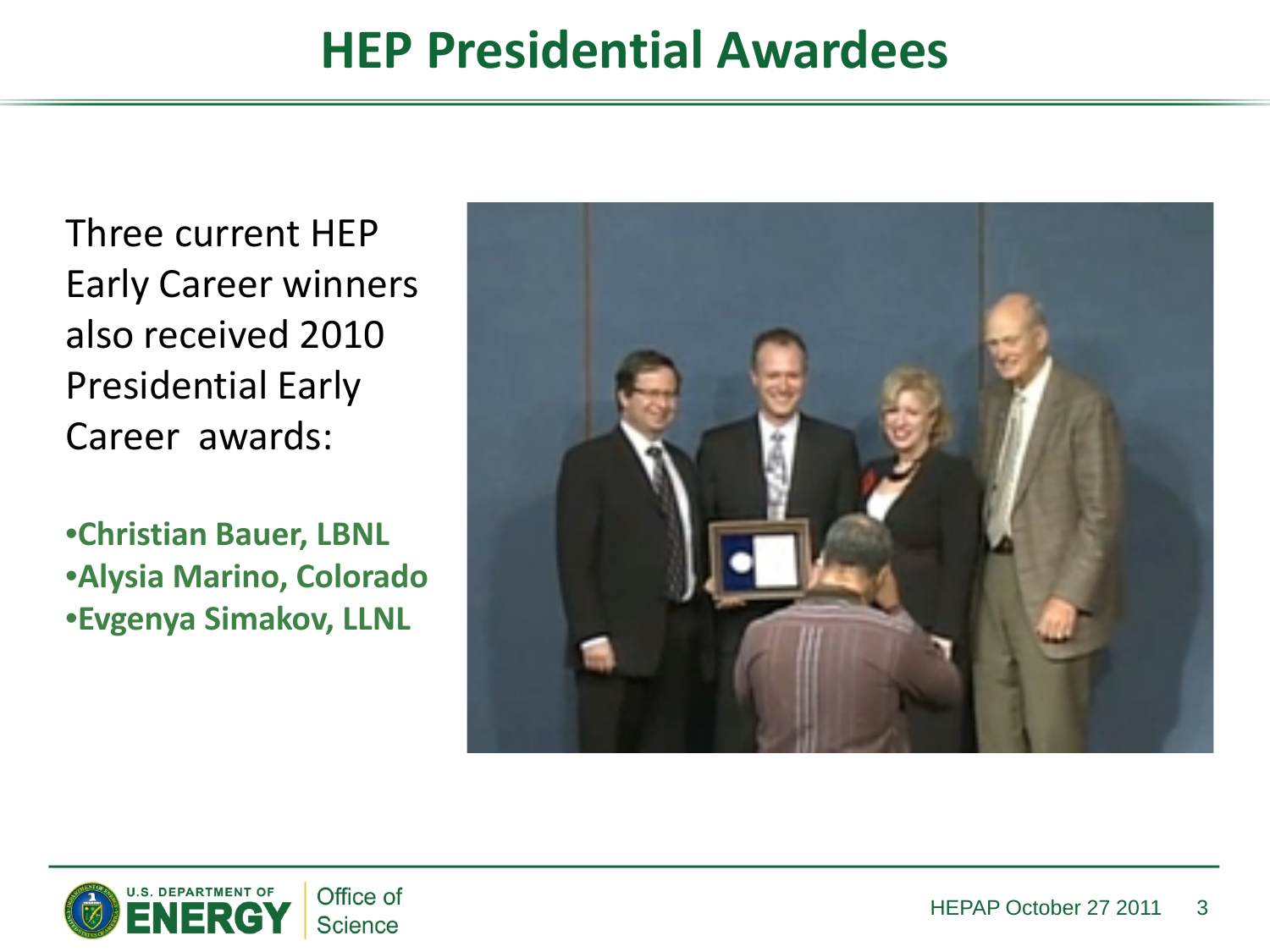# **Update on funding actions**

- **Lots of additional grant actions in FY 2009-10:**
	- Early Career + ARRA Infrastructure supplements + incremental funding ("PIFs")
- **We returned to "normal" workload in FY2011:**
	- Also made conscious decision to reduce number of supplements
	- Average time-to-award improved somewhat

| # actions        | <b>FY10</b> | <b>FY11</b> |
|------------------|-------------|-------------|
| <b>New</b>       | 72          | 59          |
| Renewal          | 90          | 65          |
| Continuation     | 119         | 125         |
| Supplement       | 160         | 20          |
| <b>HEP Total</b> | 441         | 269         |

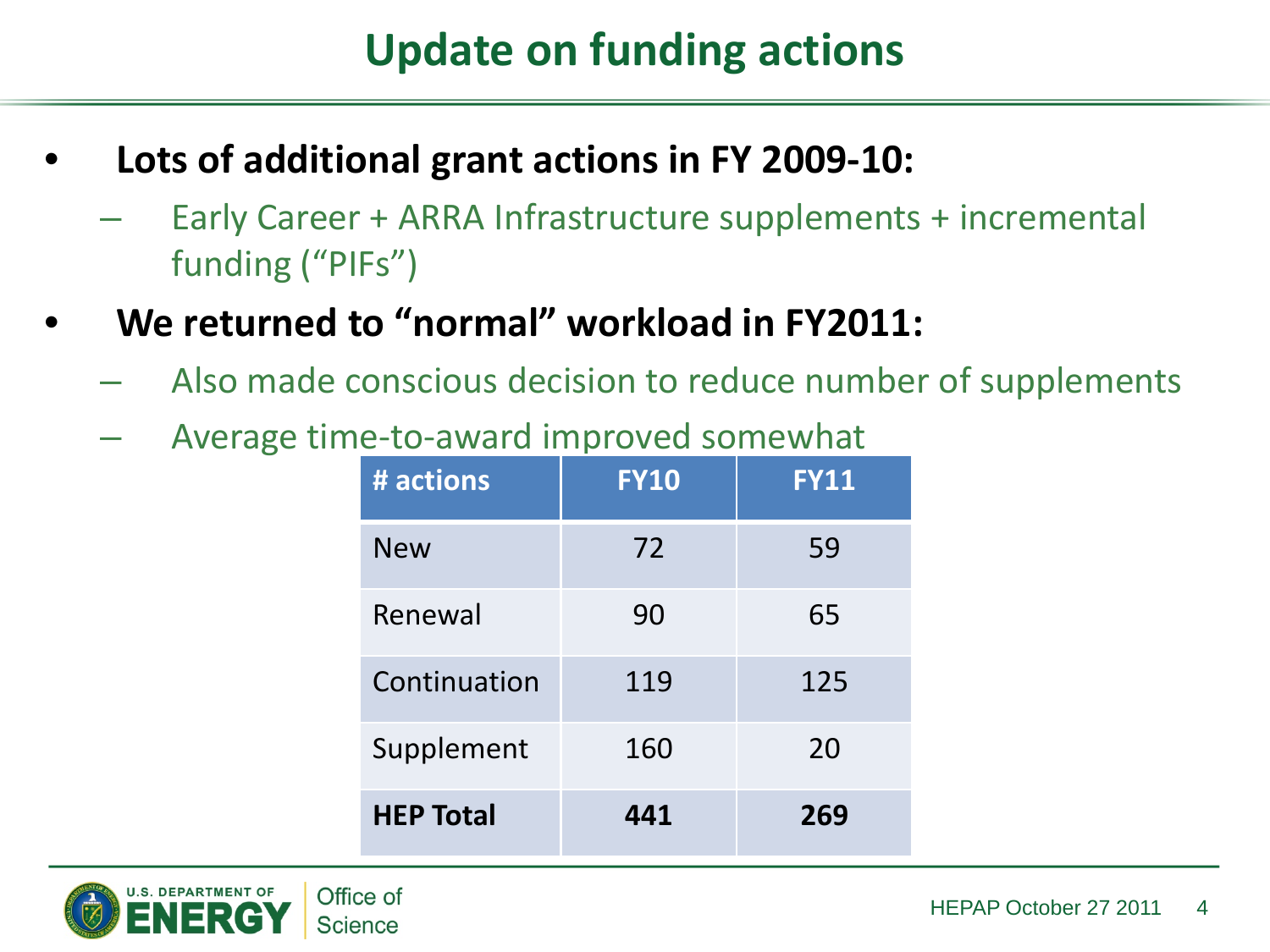### **FY2012 grants status**

- **DOE CFO released partial FY2012 funds for grants Oct 14**
	- Based on available funding under CR and planned actions
	- HEP working through a prioritized list of 42 actions
	- Conferences, no fund extensions and renewals have priority
	- More actions will move up in the queue when/if additional Appropriations are provided
	- If urgent cash-flow problems at your institution please let us know

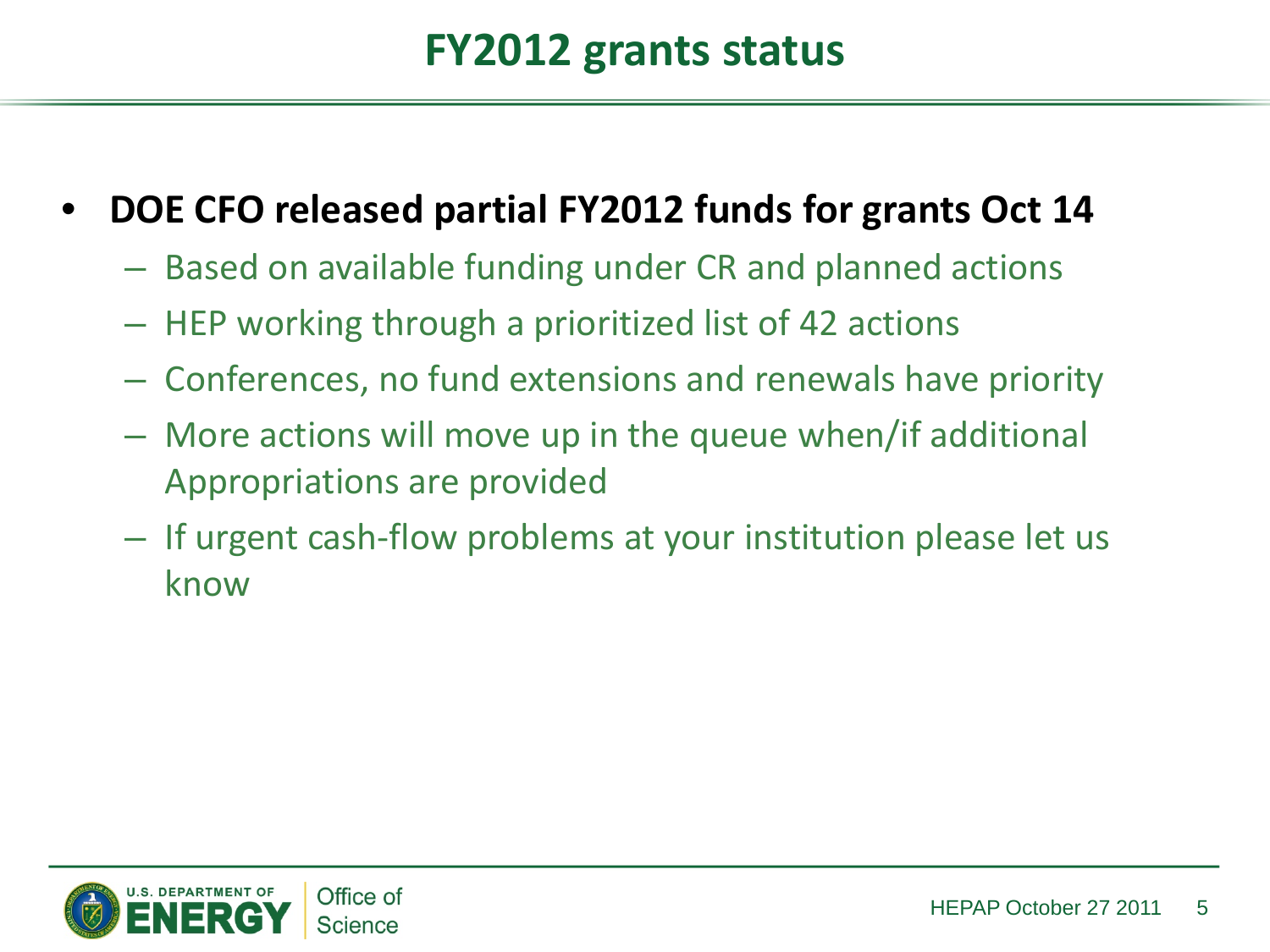## **HEP Comparative Reviews**

- **Why are we doing this?**
- **How is the process going to work?**
- **What is the impact on my current grant?**
- **Bottom-lines:**
	- **All** HEP grants renewing in FY2012 are affected
		- Intent is to closeout all these grants and institute new ones.
	- Grants responding to the Comparative Review FOA (DE-FOA-0000573) are **DUE Nov 15**
		- This is a hard deadline. Proposals submitted after this date will NOT be accepted.
	- Most common questions are addressed on HEP website:
		- http://science.energy.gov/~/media/hep/pdf/files/pdfs/HEPCompara tiveReviewFAQ.pdf

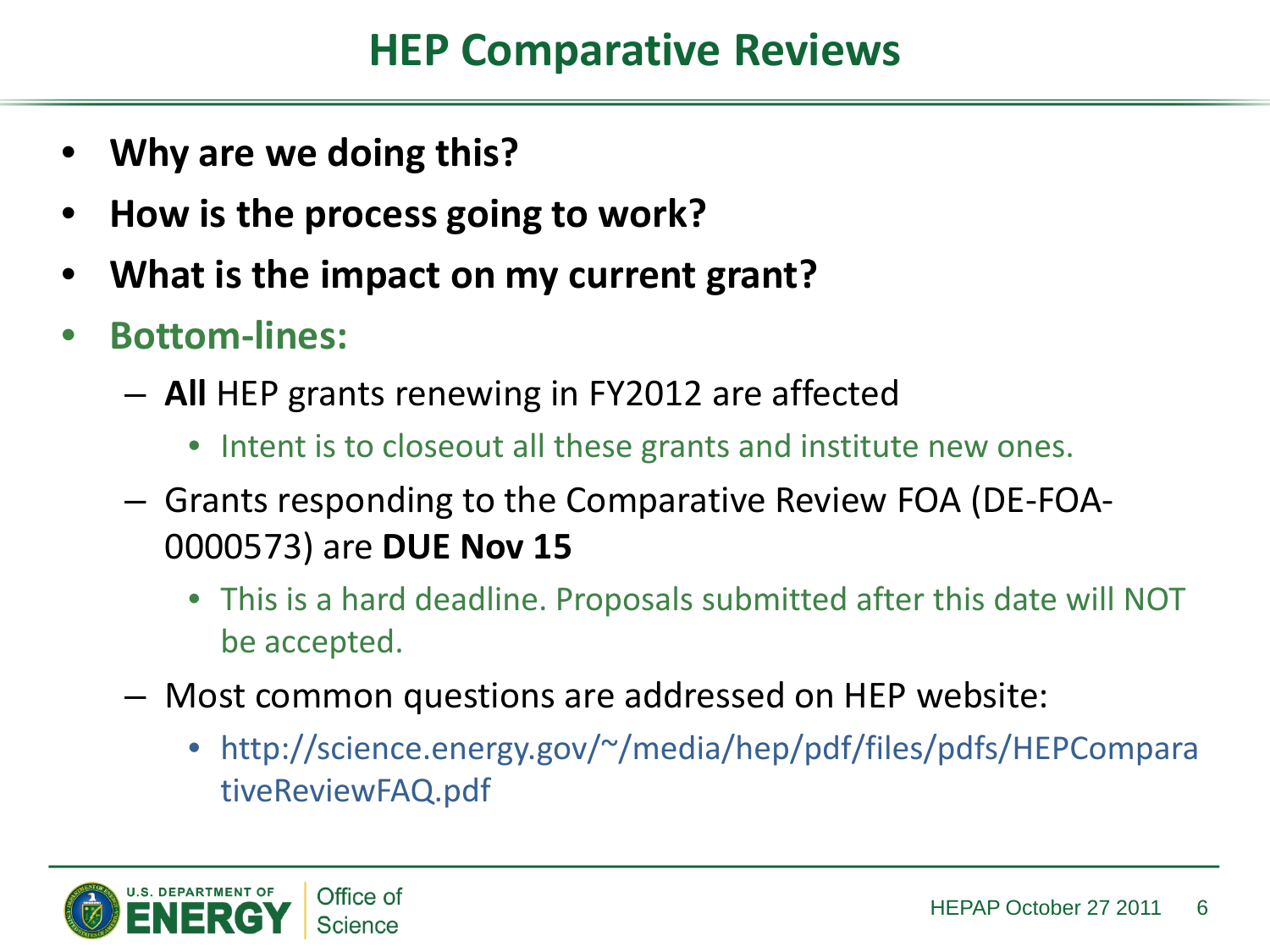# **Why Comparative Review?**

- **The goal of this effort is to improve the overall quality and efficacy of the HEP research program by identifying the best proposals.** 
	- Program Managers feel the need to directly compare groups working in the same area to optimize their programs, particularly in an era of tight research budgets
	- General concerns about fairness of funding distribution across the program.
	- Allows for better alignment of research program with priorities
- **This change in process has been recommended by several DOE advisory committees, most recently the 2010 HEP Committee of Visitors.**

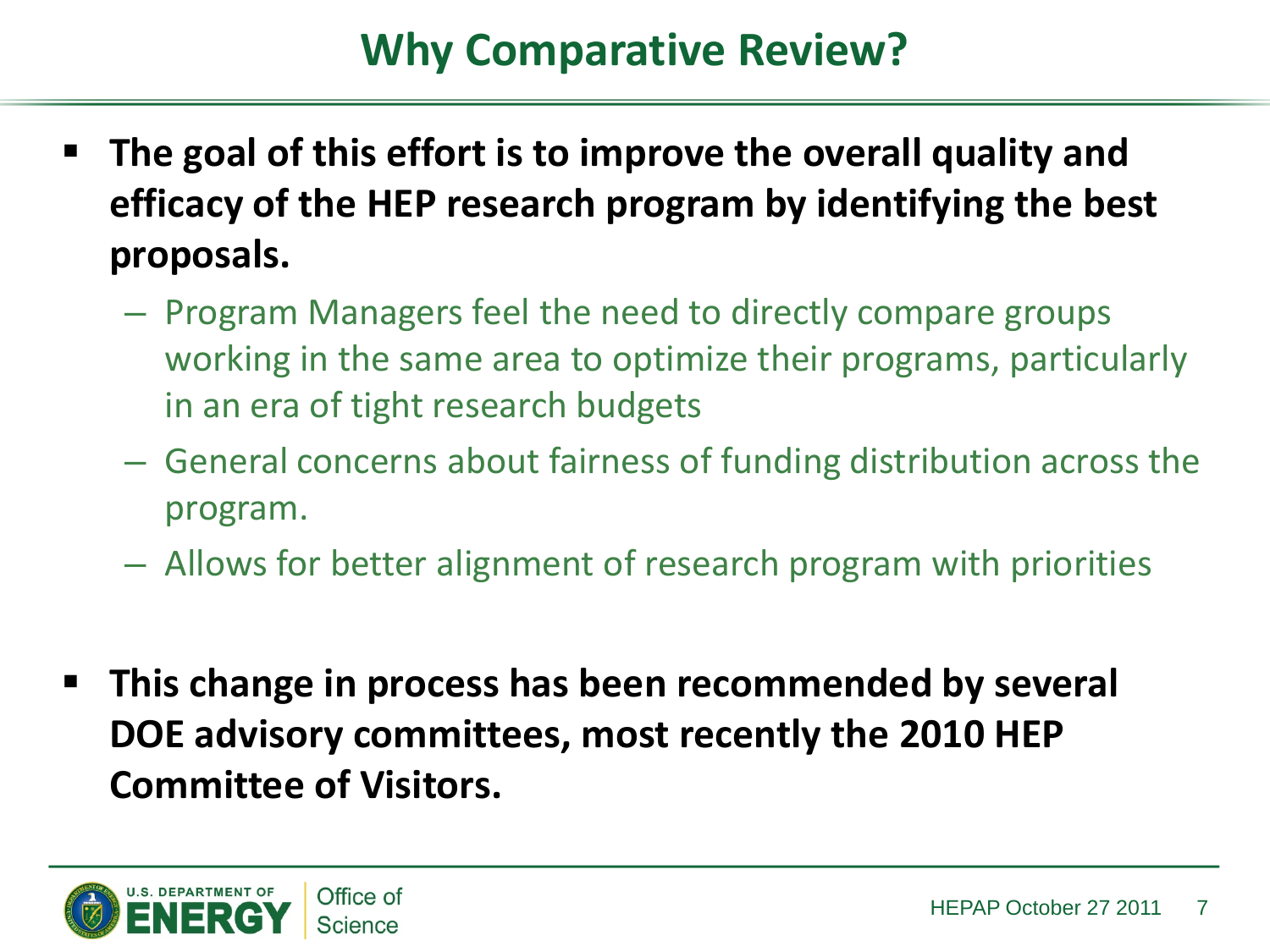## **Basic Process**

- **1. All FY12 grants renewing before 4/31/12 given short "terminal" renewal (or no-fund extension) at approximately FY11 level**
	- Standard proposal + lightweight review process for this part
	- Funding level will depend on carry-over and local conditions
	- Grants renewing later in year can be handled case-by-case but are encouraged to submit to Comparative Review
- **2. New FOA for grants renewing in FY12 requesting \*separate\* sub-proposals for 3 frontiers + theory +tech R&D, due Nov 15**
	- The "separate" proposals can still be under a single umbrella
	- Process and strategic guidance on research directions announced in advance to community and copied as appropriate in FOA.
	- PIs can propose to >1 program
- **3. Separate mail/panel reviews for each sub-area. Can get reviewers from 2/3 of community who are not in the hopper for this renewal cycle**
	- Panels scheduled for mid-January, reviewers being lined up now
	- Lower performers phased out
	- Bottom-line fixed per program, based on HEP management guidance
- **4. New awards start 5/1/12 , will likely have <12 month initial period.**
- **5. Repeat annually until 3 year cycle Is completed.**
	- Will incorporate lessons learned in future cycles

**U.S. DEPARTMENT OF** Office of **Science**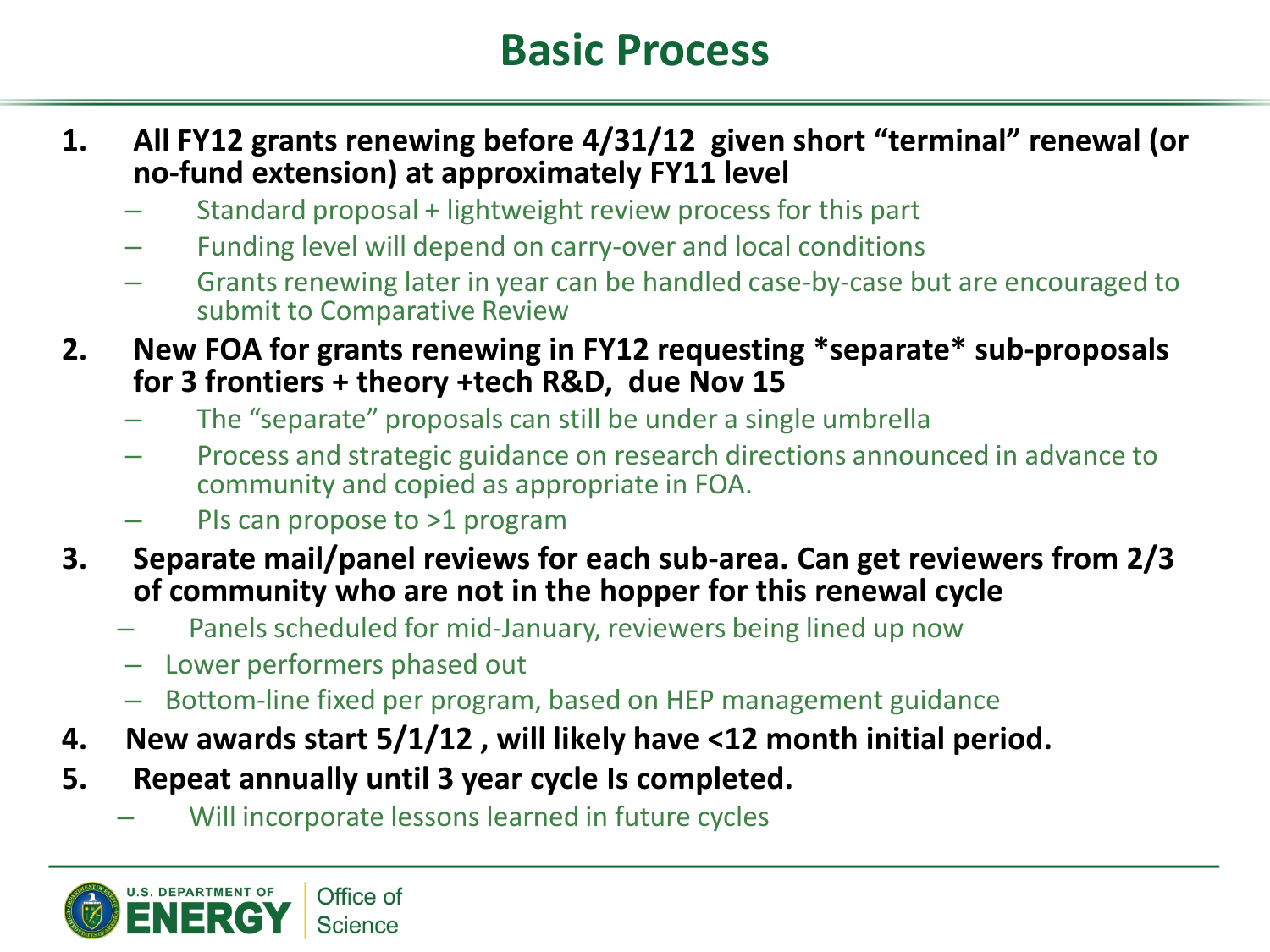## **General Remarks**

#### • **Eligibility**

- Not just for existing DOE HEP groups
	- New grant applications welcome
	- However, proposal must be for scope not funded elsewhere
- Proposals must be for HEP Research or related technology R&D
	- See FOA for details
	- Proposals for conferences, experimental operations, etc., should be submitted to the general Office of Science FOA [DE-FOA-0000600]

#### • **Proposal**

- There are hard page limits (9 pages per senior investigator)
	- Proposals not respecting the page limits will NOT be reviewed
	- Limit applies for total proposal, not person-by-person
	- See FOA and FAQ site for details

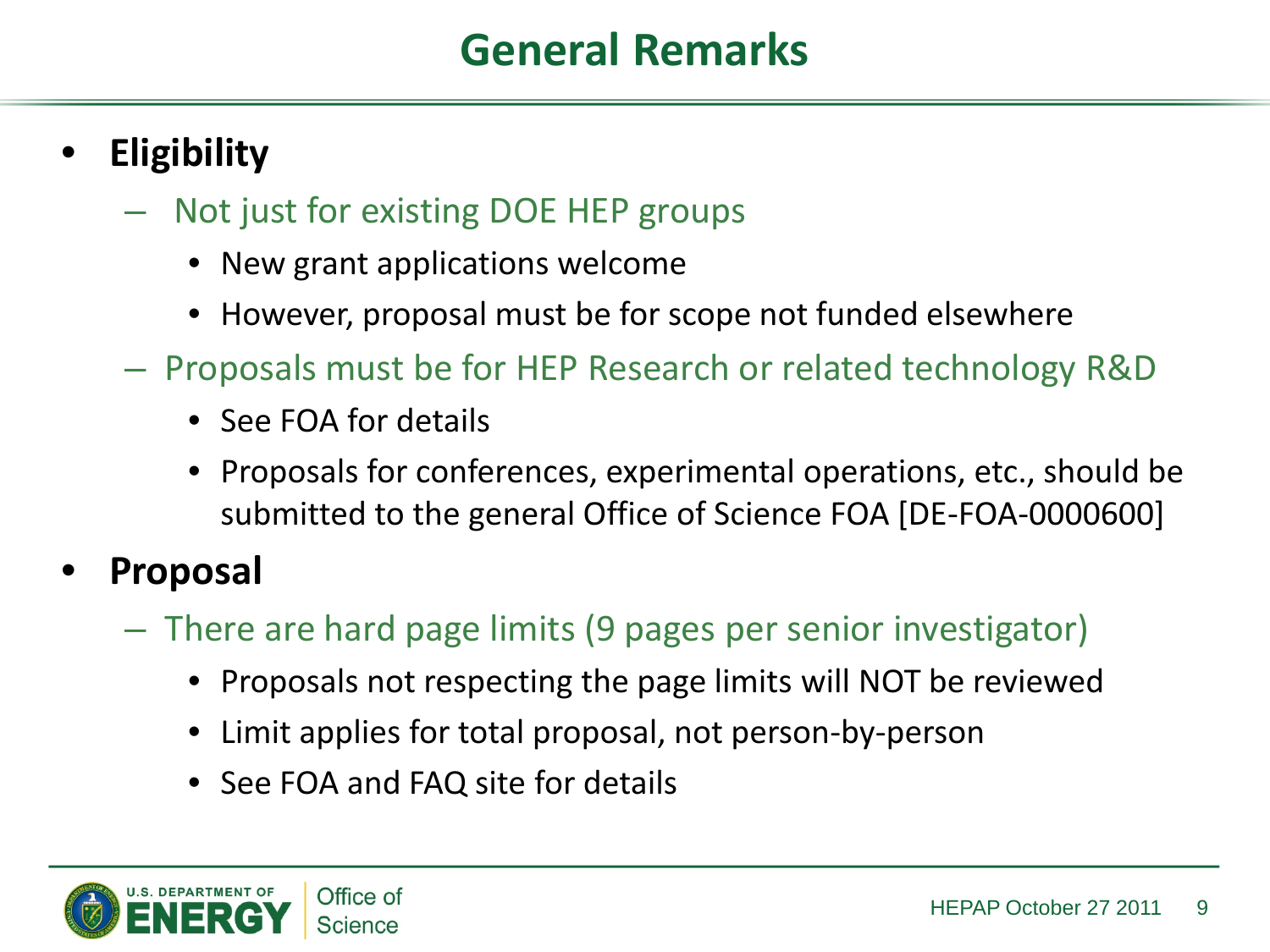# **Special Cases**

#### • **Multiple Proposals**

- PIs can submit proposals to more than one solicitation but they have to be for distinct research scope
	- In such cases HEP program managers will make the decision whether two proposals from the same PI are truly distinct
- HEP Early Career proposals will be reviewed and evaluated in parallel with the Comparative Review process
- **Grants renewing late in FY2012 and other New Proposals**
	- Are strongly encouraged to submit a new proposal to the new Comparative Review FOA.
		- New or renewal proposals submitted to the general solicitation will be reviewed following standard merit review criteria*; however, funding available to respond to proposals submitted to the general solicitation will be extremely limited*

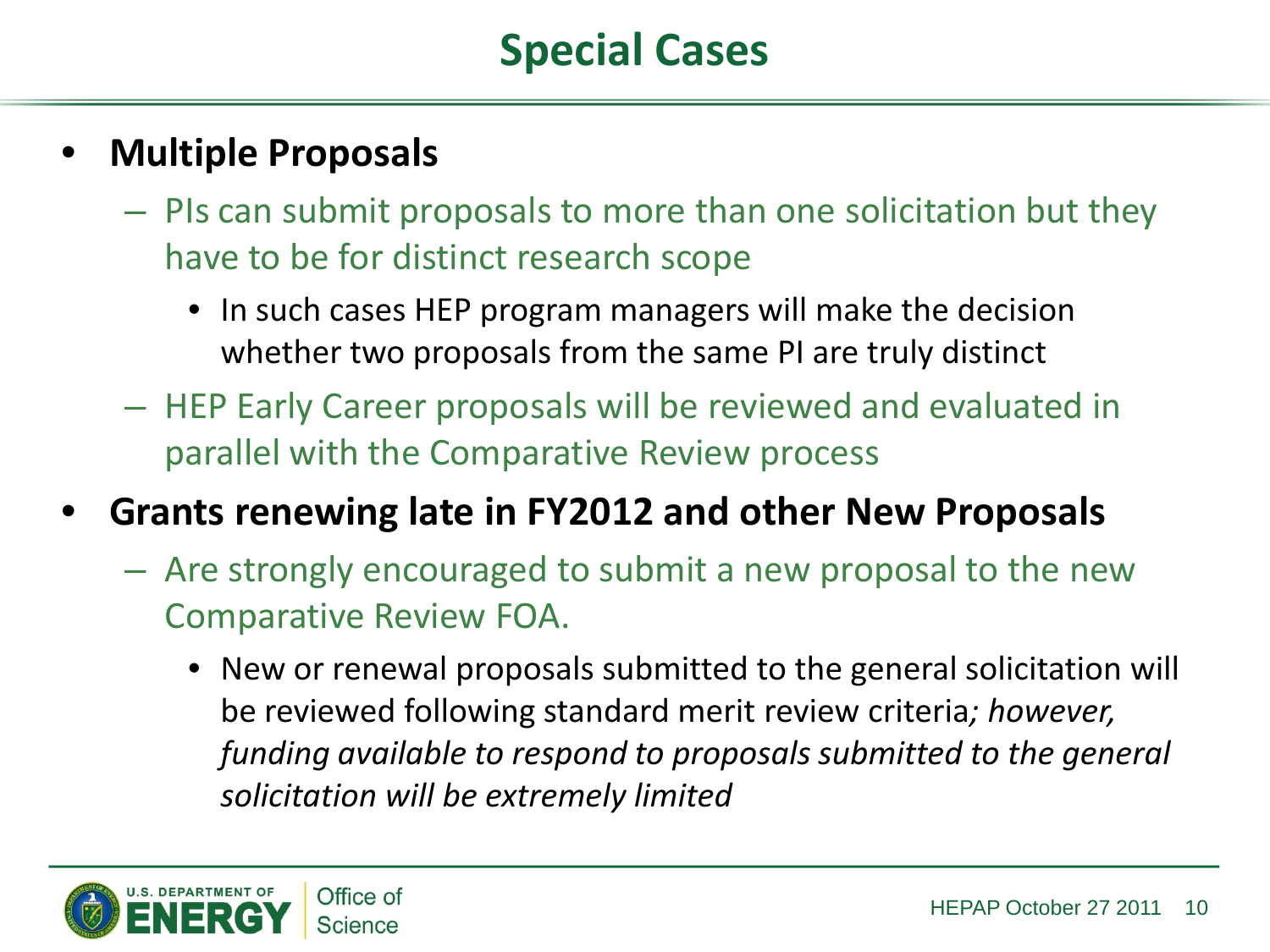# **Comparative Review Timeline**

- **All proposals to HEP by December. Identifying reviewers now**
	- Timely turn-around needed on mail reviews (over holidays)
- **Review panels set for Jan 19-27 (1 panel/day).**
- **Current estimated # of proposals (new + renewal):**
	- Theory: 25 proposals
	- Technology R&D (incl. detector R&D): 20
	- Cosmic Frontier :13; Intensity : 12; Energy: 20

Note  $\sim$ 1/3 of proposals are "umbrellas" with multiple pieces

- **HEP PMs will meet in February to assess reviews and decide funding.**
	- Hopefully FY2012 budget will be resolved by then…
- **New awards issued to Chicago procurement by ~end of Feb. for May 1 start date.**